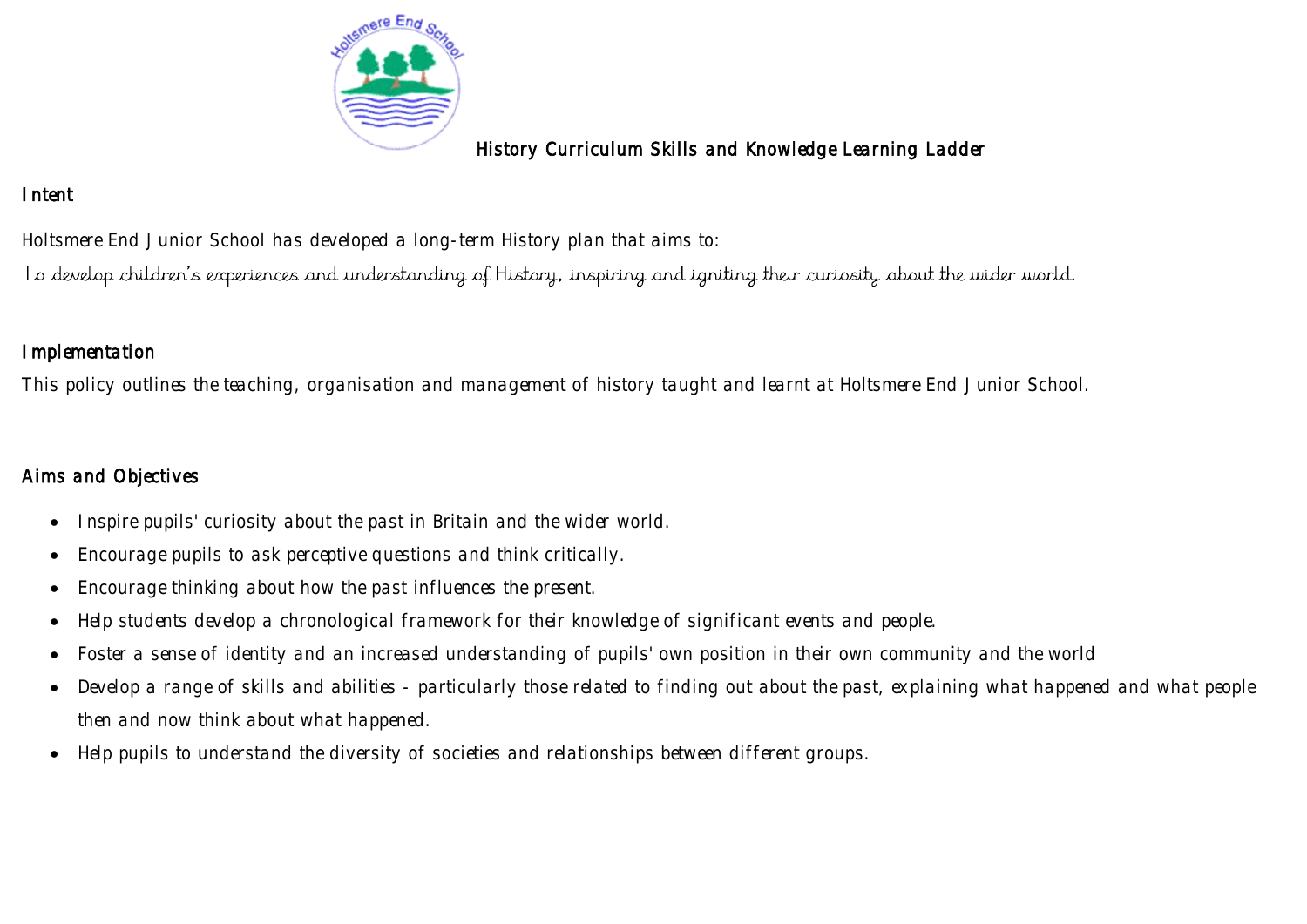#### **I**mpact

- Gather evidence of what individual pupils know, understand and can do in history by observing them at work, listening to and discussing with them, and evaluating any work they produce.
- Report annually to parents on how well the pupil has achieved, what s/he does well and what is needed to bring further improvements.
- Children will have the opportunity to self and peer assess their own progress and recognise next steps.

### History National Curriculum Purpose of Study

A high-quality history education will help pupils gain a coherent knowledge and understanding of Britain's past and that of the wider world. It should inspire pupils' curiosity to know more about the past. Teaching should equip pupils to ask perceptive questions, think critically, weigh evidence, sift arguments, and develop perspective and judgement. History helps pupils to understand the complexity of people's lives, the process of change, the diversity of societies and relationships between different groups, as well as their own identity and the challenges of their time.

Aims - The national curriculum for History aims to ensure that all pupils:

- Know and understand the history of these islands as a coherent, chronological narrative, from the earliest times to the present day: how people's lives have shaped this nation and how Britain has influenced and been influenced by the wider world
- Know and understand significant aspects of the history of the wider world: the nature of ancient civilisations; the expansion and dissolution of empires; characteristic features of past non-European societies; achievements and follies of mankind
- Gain and deploy a historically grounded understanding of abstract terms such as 'empire', 'civilisation', 'parliament' and 'peasantry'
- Understand historical concepts such as continuity and change, cause and consequence, similarity, difference and significance, and use them to make connections, draw contrasts, analyse trends, frame historically valid questions and create their own structured accounts, including written narratives and analyses
- Understand the methods of historical enquiry, including how evidence is used rigorously to make historical claims, and discern how and why contrasting arguments and interpretations of the past have been constructed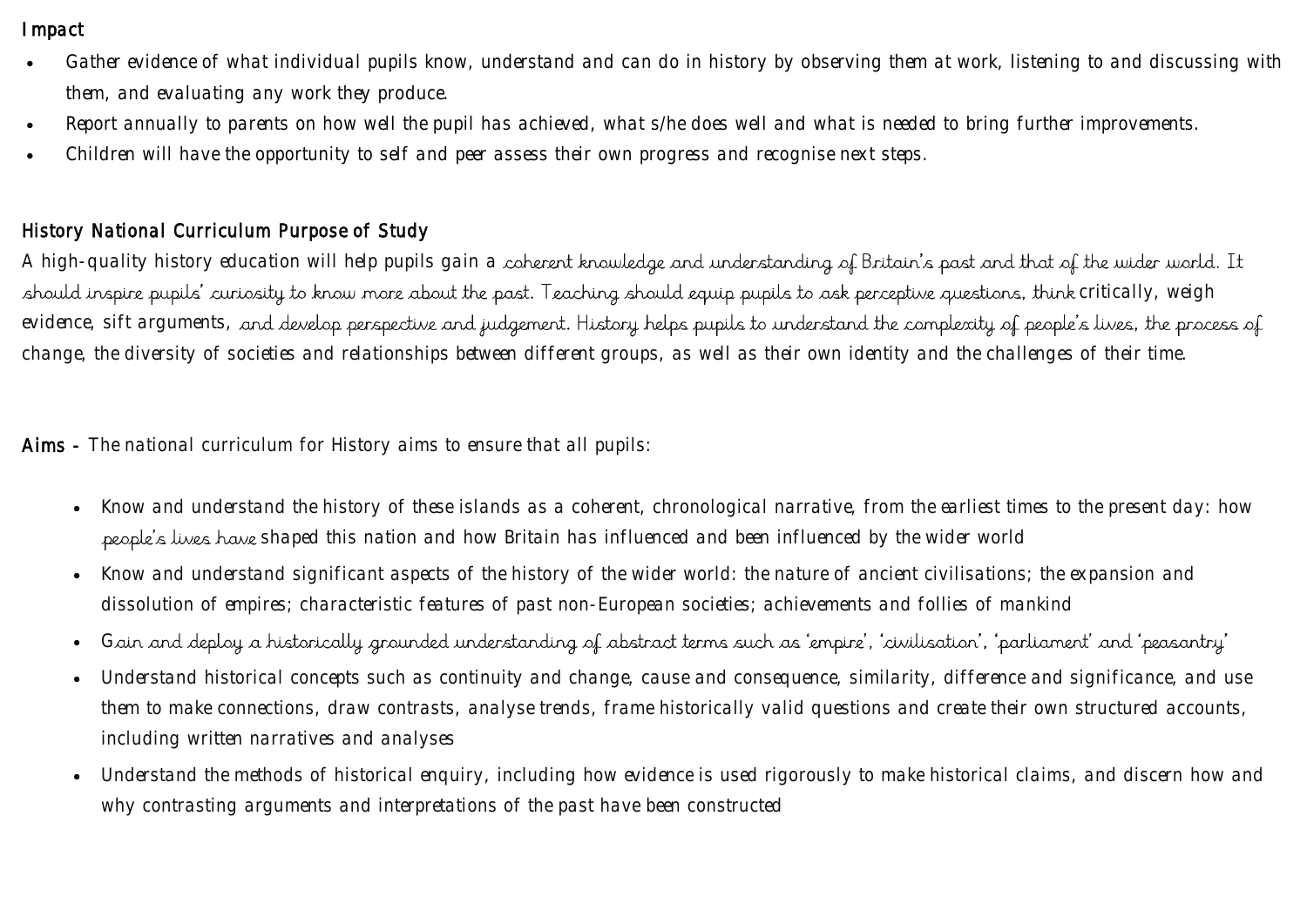• Gain historical perspective by placing their growing knowledge into different contexts: understanding the connections between local, regional, national and international history; between cultural, economic, military, political, religious and social history; and between short- and long-term timescales.

| Progression of skills and knowledge in History - KS2 |                                    |                                    |                                      |  |  |
|------------------------------------------------------|------------------------------------|------------------------------------|--------------------------------------|--|--|
| Year 3 - Autumn                                      | Year 4 - Autumn                    | Year 5 - Autumn                    | Year 6 - Autumn                      |  |  |
| <b>Stone Age</b>                                     | <b>Romans</b>                      | <b>Slavery</b>                     | <b>Vikings</b>                       |  |  |
|                                                      |                                    |                                    |                                      |  |  |
| *Know how Britain changed between                    | *Know how Britain changed from     | Around 1500 - 1807                 | Follows on from Anglo-Saxon Y5       |  |  |
| the beginning of the Stone Age and                   | the Iron Age to the end of the     | Building on KS1 knowledge of past  | topic                                |  |  |
| the Iron Age                                         | Roman occupation.                  | events before their grandparents   | *Know where the Vikings originated   |  |  |
| *Know the main differences between                   | *Know how the Roman occupation     | were born.                         | from and show this on a map.         |  |  |
| the Stone, Bronze and Iron ages                      | of Britain helped to advance       | Link to Y2 Famous People Rosa      | *Know that the Vikings and Anglo-    |  |  |
| *Know what is meant by 'hunter-                      | British society.                   | Parks (the end of slavery was the  | Saxons were often in conflict.       |  |  |
| gatherers'.                                          | *Know how there was resistance to  | start of the civil rights fight)   | *Know key dates, characters and      |  |  |
| *Know how and why Stone Age                          | the Roman occupation and know      | Link to Y2 Victorians - cross over | events of time studied.              |  |  |
| people built shelters and what                       | about Boudica.                     | time period.                       | *Know why the Vikings frequently     |  |  |
| happened to these e.g. Skara Brae.                   | *Know about at least one famous    | *Know what the British Empire was. | won battles with the Anglo-          |  |  |
| *Place the time studied on a                         | Roman emperor.                     | *Know of the East Indian trading   | Saxons.                              |  |  |
| timeline.                                            | *Place the time studied on a       | company.                           | *Place current study on time line in |  |  |
| *sequence events or artefacts                        | timeline.                          | *Know the treatment of enslaved    | relation to other studies.           |  |  |
| *Use dates related to the passing of                 | *Use terms related to the period   | people and how they became slaves  | *Use relevant dates and terms.       |  |  |
| time.                                                | and begin to date events using     | e.g. transatlantic slave trade.    | *Compare beliefs and behaviour       |  |  |
| *Look at representations of the                      | BC/AD.                             | *Know why slavery was abolished    | with another period studied.         |  |  |
| period.                                              | *I dentify key features and events | in the USA                         | *Link sources and work out how       |  |  |
| *Communicate knowledge through                       | of time studied.                   | *Make comparisons between          | conclusions were arrived at.         |  |  |
| discussion, making models,                           | *Ask a variety of questions.       | different times in the past.       | *recognise primary and secondary     |  |  |
| writing.                                             |                                    |                                    | sources.                             |  |  |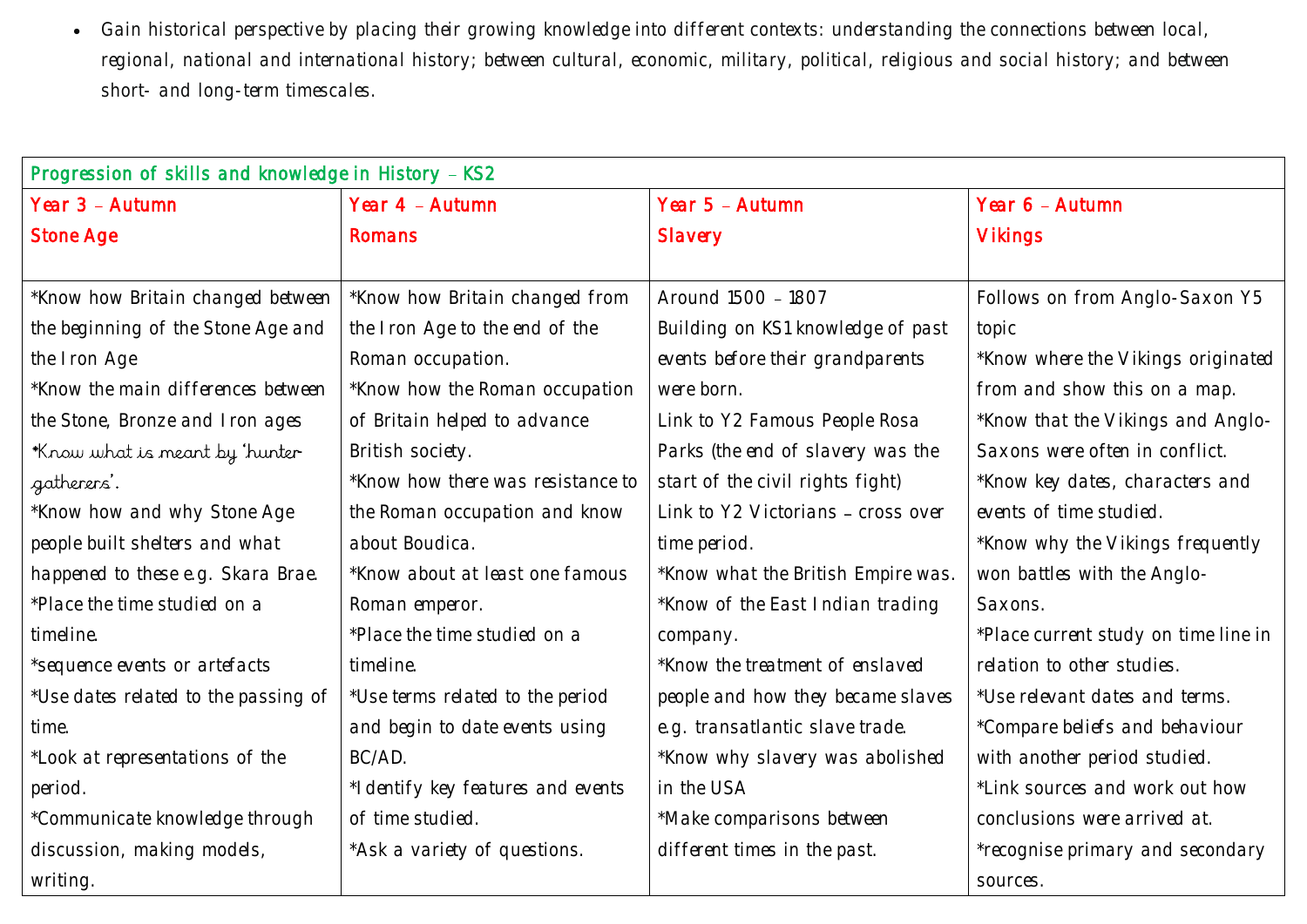

Year 3- Summer

and the Spartans.

\*Know some of the main

characteristics of the Athenians

\*Know that the country of Greece

was split into self-ruling cities with

Ancient Greeks

\*Recall, select and organise historical information. \*Offer reasonable explanation for some events/.



\*Know about, and name, some of the advanced societies that were in

\*Know about the key features of

the world 3000 years ago.

Ancient Egypt- pharaohs,

Year 4- Summer

Ancient Egypt

studied.

\*Compare accounts of events from different sources.

\*Begin to identify primary and secondary sources.

\*Use the library and internet for research with increasing confidence.



Year 5- Summer Anglo-Saxons AD 450 Link to KS1 famous people from the past - Alfred the Great Follows on from to the withdrawal of the Romans in Britain 410 Y4 topic

\*Know how Britain changed betwee the end of the Roman occupation and 1066.

\*Know about how the Anglo-Saxons attempted to bring about law and order into the country.

\*Use a range of sources to find out about an aspect of time past.



|    | Year 6- Summer                          |
|----|-----------------------------------------|
|    | Mayans                                  |
|    | $(1000BC - 1697AD)$                     |
| le | Link to prior knowledge of Slavery      |
|    | which followed this era in South        |
| I  | America.                                |
|    | <b>Simultaneous timeline to Ancient</b> |
|    | Greeks (Y3) and cross over with         |
| 9Ŋ | Ancient Egypt (3100 - 382BC)            |
|    | *Know about the impact that the         |
|    | Mayan civilisation had on the           |
|    | world.                                  |
|    | *Know how Mayans recognised the         |
|    | days and seasons and used this to       |

create their own calendar.

different characteristics. \*Know about the influence the Gods had on Ancient Greece. \*Know at least five sorts from the Ancient Greek Olympics \*Find out about everyday lives of people studied and compare to our own. pyramids, hieroglyphs. \* Know that Ancient Egyptians built sophisticated tombs for their pharaohs called pyramids. \*Know about archaeologists and how they help us find out about the past. \*Look for links and effects in time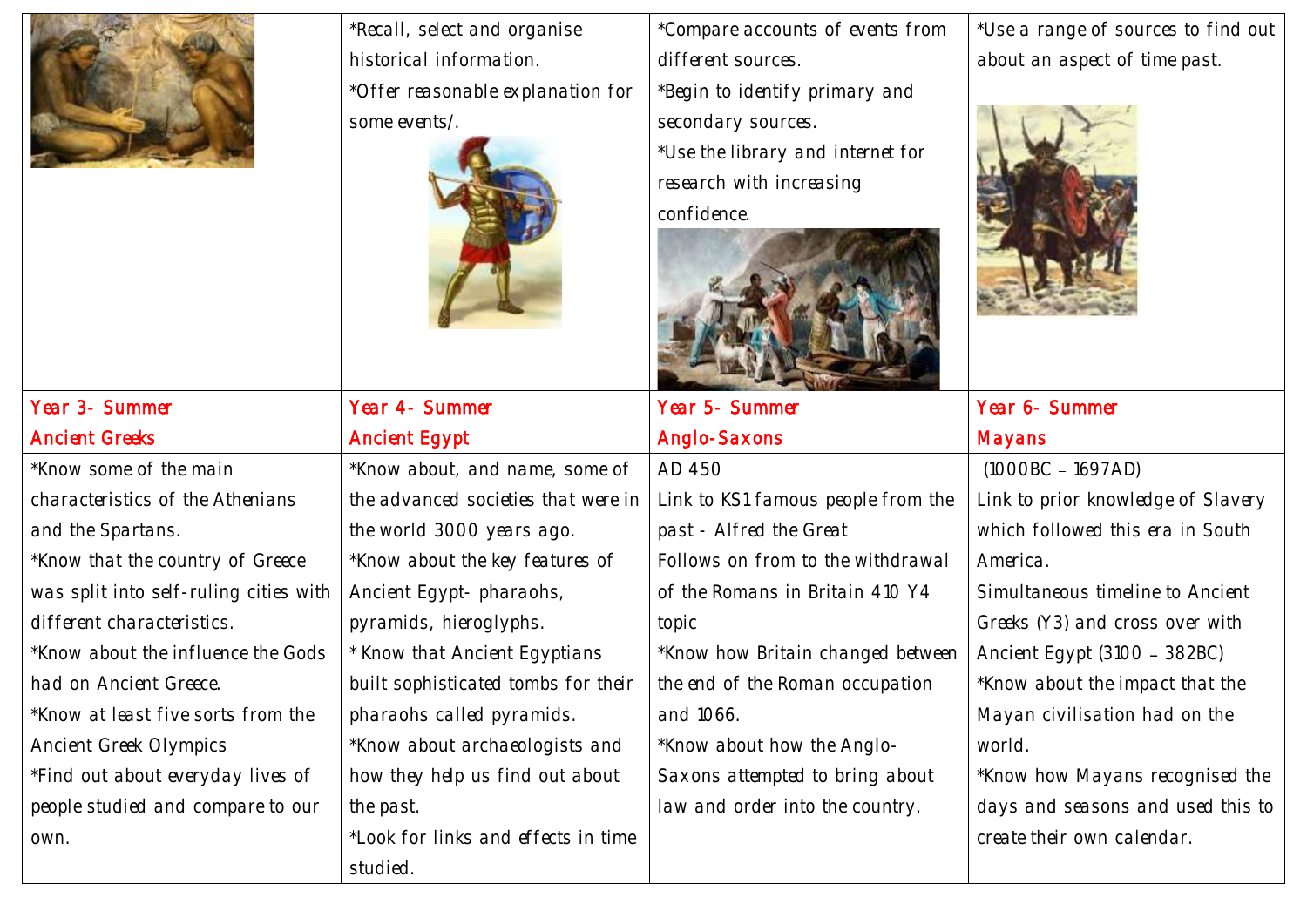|                                     |                                     | *Know the influence the Gods had     |
|-------------------------------------|-------------------------------------|--------------------------------------|
| of different sources e.g. text      | Saxon period, Britain was divided   | on Mayan life.                       |
| books, internet.                    | into many kingdoms.                 | *Know why they were considered an    |
| *Use evidence to build up a picture | *Know that the way the kingdoms     | advanced society in relation to that |
| of a past event.                    | were divided led to the creation of | period in Europe.                    |
| * Choose relevant material to       | some of our country boundaries      | *Sequence up to 10 events on a time  |
| present a picture of one aspect of  | today.                              | line.                                |
| life in time past.                  | *Use a timeline to show when the    | *Find out about beliefs, behaviour,  |
| *Communicate their knowledge        | Anglo-Saxons were in England.       | and characteristics of people.       |
| and understanding.                  | *Use relevant terms and period      | *Be aware that difference evidence   |
| *I dentify key features and events  | labels.                             | will lead to different conclusions.  |
| of time studied.                    | *Know and sequence key events of    | *Confidently use the library and     |
|                                     | time studied.                       | internet for research.               |
|                                     | *Compare life in early and late     | *Bring knowledge gathered form       |
|                                     | times studied.                      | several sources together in a fluent |
|                                     | *Offer some reasons for different   | account.                             |
|                                     | versions of events.                 | *Select and organise information to  |
|                                     | *Use evidence to build up a picture | produce structure work, making       |
|                                     | of a past event.                    | appropriate use of dates and         |
|                                     | *Communicate their knowledge and    | terms.                               |
|                                     | understanding.                      |                                      |
|                                     |                                     |                                      |
|                                     | *Begin to evaluate the usefulness   | *Know that during the Anglo-         |